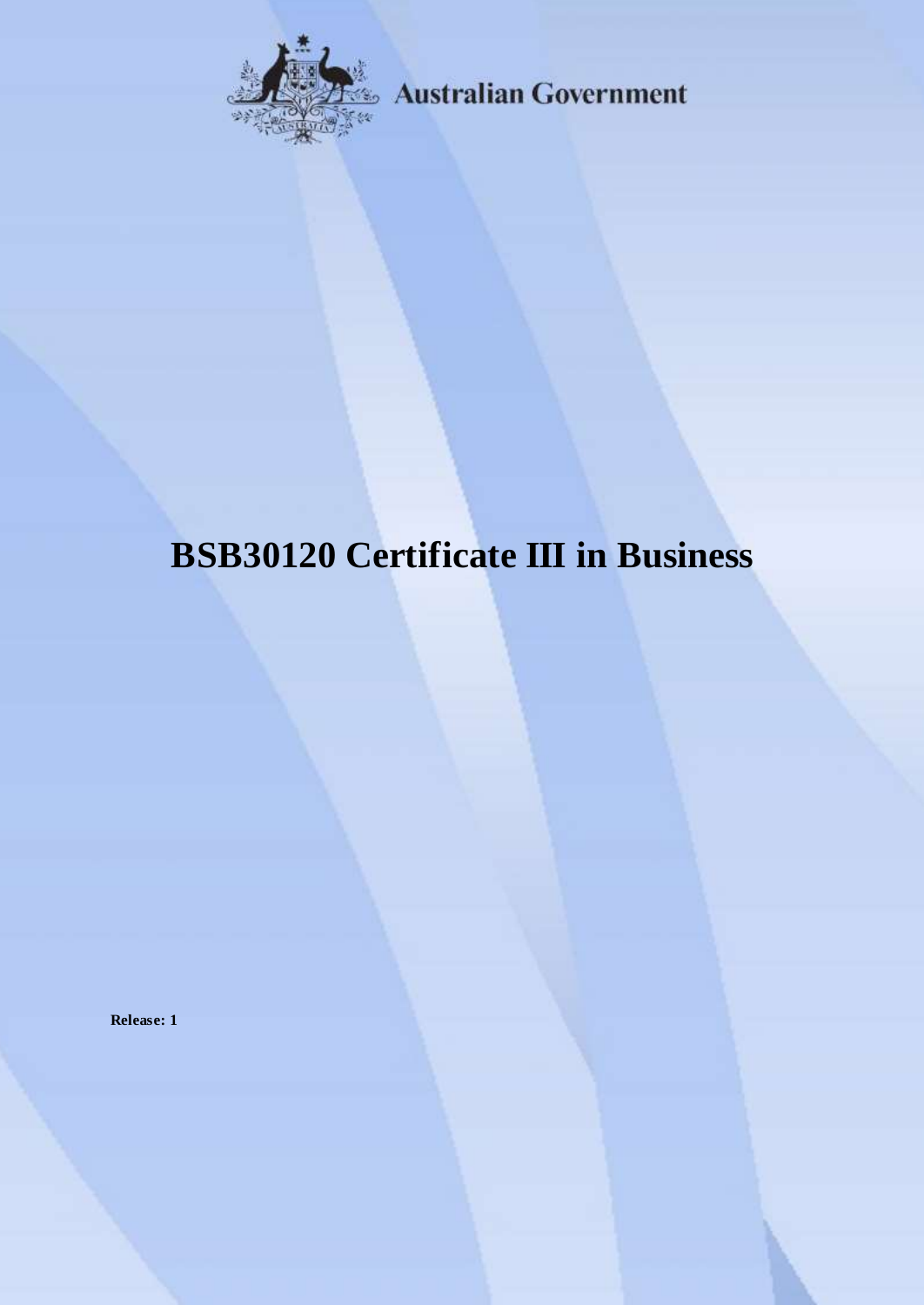# **BSB30120 Certificate III in Business**

#### **Modification History**

| <b>Release</b> | <b>Comments</b>                                                                         |
|----------------|-----------------------------------------------------------------------------------------|
| Release 1      | This version first released with BSB Business Services<br>Training Package Version 7.0. |

### **Qualification Description**

This qualification reflects the role of individuals in a variety of Business Services job roles. It is likely that these individuals are establishing their own work performance.

Individuals in these roles carry out a range of routine procedural, clerical, administrative or operational tasks that require technology and business skills. They apply a broad range of competencies using some discretion, judgment and relevant theoretical knowledge. They may provide technical advice and support to a team.

Licensing/Regulatory Information

No licensing, legislative or certification requirements apply to this qualification at the time of publication.

# **Entry Requirements**

Nil

# **Packaging Rules**

Total number of units  $= 13$ 

**6 core units** plus

**7 elective units,** of which:

- 2 elective units must be selected from Group A
- 1 elective unit must be selected from Group B
- for the remaining 4 elective units:
	- up to 4 units may be selected from Groups  $A G$
	- if not listed, up to 3 units may be selected from a Certificate II, Certificate III or Certificate IV from this or any other currently endorsed Training Package qualification or accredited course.

Elective units must be relevant to the work environment and the qualification, maintain the integrity of the AQF alignment and contribute to a valid, industry-supported vocational outcome.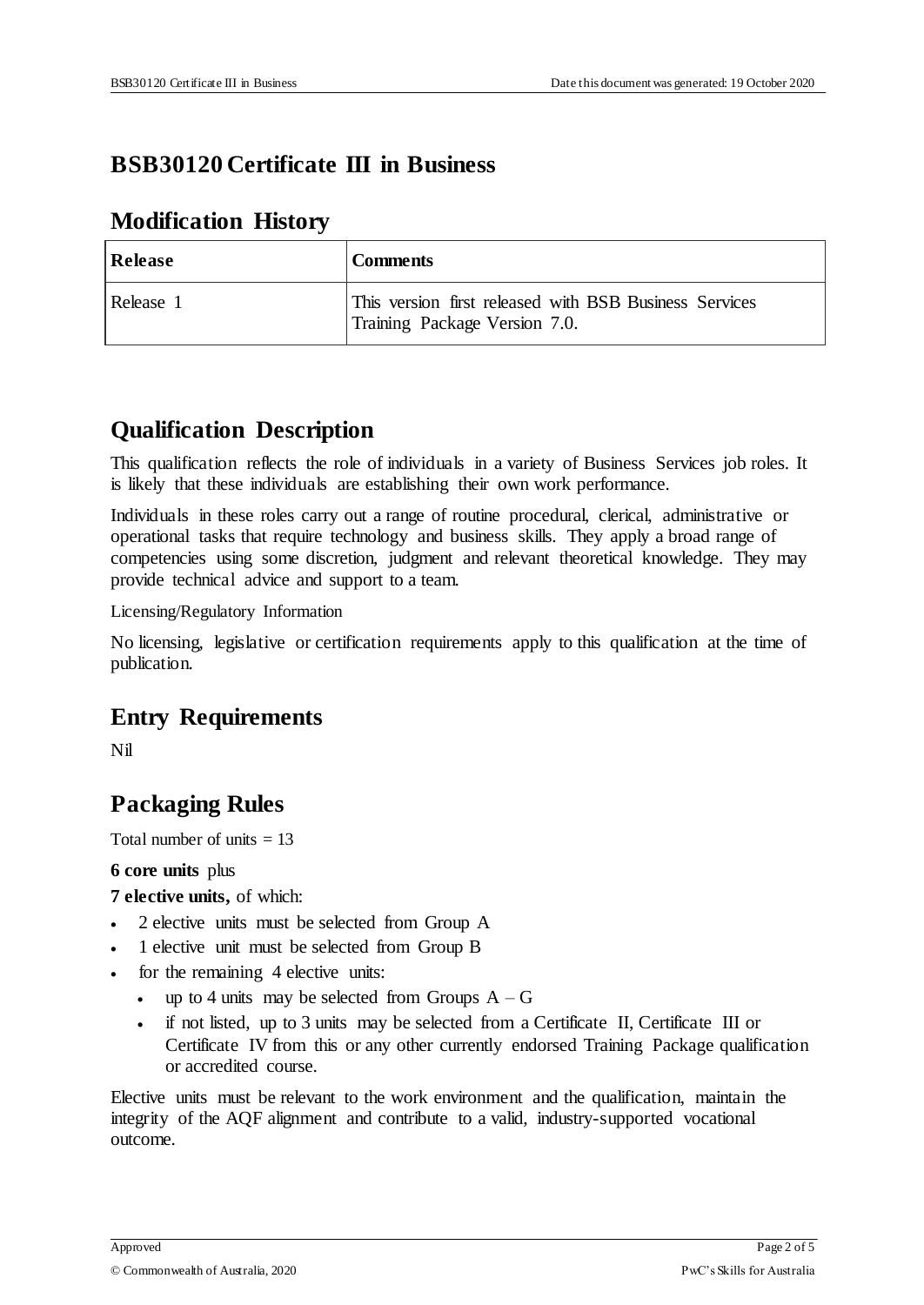#### Specialisations

This qualification can provide for specialisations. To achieve a specialisation, the following additional packaging rules must be adhered to:

- For specialisation in **Customer Engagement**, 4 elective units must be selected from Group D
- For specialisation in **Business Administration**, 4 elective units must be selected from Group E
- For specialisation in **Medical Administration**, 4 elective units must be selected from Group F
- For specialisation in **Records and Information Management**, 4 elective units must be selected from Group G.

Where the learner has achieved a specialisation in Customer Engagement, the job roles that relate to this qualification may include Customer Service Representative.

Where the learner has achieved a specialisation in Business Administration, the job roles that relate to this qualification may include Administrative Assistant.

Where the learner has achieved a specialisation in Medical Administration, the job roles that relate to this qualification may include Medical Receptionist and Medical Secretary.

Where the learner has achieved a specialisation in Records and Information Management, the job roles that relate to this qualification may include Records Assistant.

The achievement of a specialisation will be identified on testamurs as follows:

- BSB30120 Certificate III in Business (Customer Engagement)
- BSB30120 Certificate III in Business (Administration)
- BSB30120 Certificate III in Business (Medical Administration)
- BSB30120 Certificate III in Business (Records and Information Management).

Core units

BSBCRT311 Apply critical thinking skills in a team environment

BSBPEF201 Support personal wellbeing in the workplace

BSBSUS211 Participate in sustainable work practices

BSBTWK301 Use inclusive work practices

BSBWHS311 Assist with maintaining workplace safety

BSBXCM301 Engage in workplace communication

Elective units

Group A – Technology

BSBDAT201 Collect and record data

BSBOPS306 Record stakeholder interactions

BSBTEC201 Use business software applications

BSBTEC202 Use digital technologies to communicate in a work environment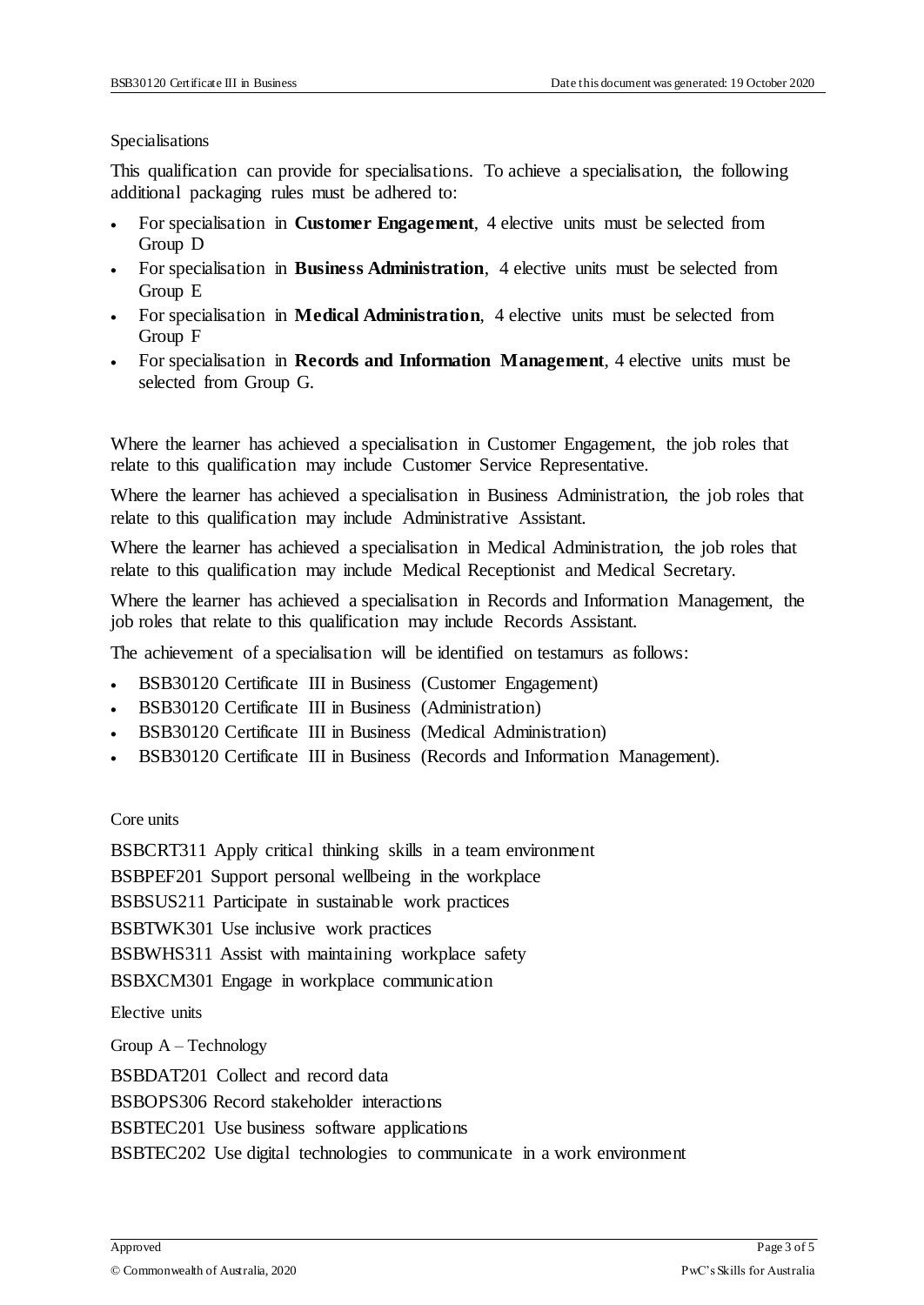BSBTEC301 Design and produce business documents BSBTEC302 Design and produce spreadsheets BSBTEC303 Create electronic presentations BSBTEC404 Use digital technologies to collaborate in a work environment BSBWRT311 Write simple documents BSBXCS301 Protect own personal online profile from cyber security threats BSBXCS302 Identify and report online security threats BSBXCS303 Securely manage personally identifiable information and workplace information Group B – Business Competence BSBESB302 Develop and present business proposals BSBESB401 Research and develop business plans BSBOPS302 Identify business risk BSBPEF301 Organise personal work priorities BSBPMG430 Undertake project work BSBSTR301 Contribute to continuous improvement BSBWHS332X Apply infection prevention and control procedures to own work activities Group C – Teamwork and Relationships BSBCRT412 Articulate, present and debate ideas BSBLDR301 Support effective workplace relationships BSBPEF302 Develop self-awareness BSBXTW301 Work in a team Group D – Customer and Client Engagement BSBOPS304 Deliver and monitor a service to customers BSBOPS305 Process customer complaints BSBXDB301 Respond to the service needs of customers and clients with disability ICTSAS305 Provide ICT advice to clients SIRXCEG002 Assist with customer difficulties SIRXCEG005 Maintain business to business relationships SIRXMKT001 Support marketing and promotional activities SIRXOSM003 Use social media and online tools SIRXPDK001 Advise on products and services Group E – Business Administration BSBFIN301 Process financial transactions BSBFIN302 Maintain financial records BSBHRM416 Process payroll BSBINS202 Handle receipt and dispatch of information BSBOPS301 Maintain business resources BSBOPS303 Organise schedules